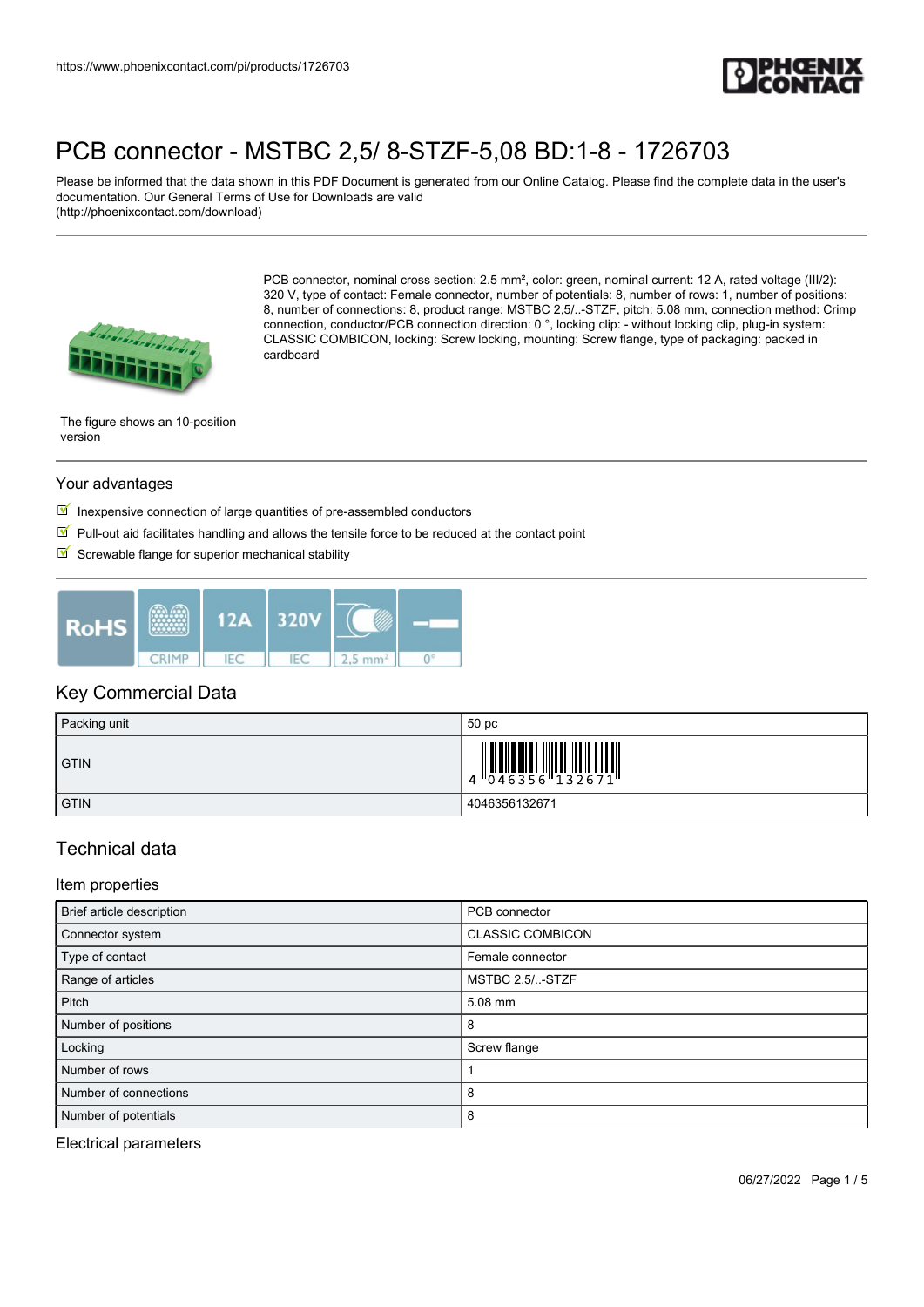

# Technical data

#### Electrical parameters

| Nominal current                                                   | 12A                                       |  |
|-------------------------------------------------------------------|-------------------------------------------|--|
| Nom. voltage                                                      | 320 V                                     |  |
| Rated voltage (III/3)                                             | 320 V                                     |  |
| Rated voltage (III/2)                                             | 320 V                                     |  |
| Rated voltage (II/2)                                              | 630 V                                     |  |
| Rated surge voltage (III/3)                                       | 4 <sub>kV</sub>                           |  |
| Rated surge voltage (III/2)                                       | 4 kV                                      |  |
| Rated surge voltage (II/2)                                        | 4 kV                                      |  |
| Connection capacity                                               |                                           |  |
| Connection method                                                 | Crimp connection                          |  |
| pluggable                                                         | yes                                       |  |
| Conductor cross section flexible                                  | $0.5$ mm <sup>2</sup> 2.5 mm <sup>2</sup> |  |
| Conductor cross section AWG / kcmil                               | 2014                                      |  |
| Flange specifications                                             |                                           |  |
| Type of locking                                                   | Screw locking                             |  |
| Material data - housing                                           |                                           |  |
| Housing color                                                     | green (6021)                              |  |
| Insulating material                                               | PA                                        |  |
| Insulating material group                                         |                                           |  |
| CTI according to IEC 60112                                        | 600                                       |  |
| Flammability rating according to UL 94                            | V <sub>0</sub>                            |  |
| Glow wire flammability index GWFI according to EN 60695-2-12      | 850                                       |  |
| Glow wire ignition temperature GWIT according to EN 60695-2-13    | 775                                       |  |
| Temperature for the ball pressure test according to EN 60695-10-2 | 125 °C                                    |  |

#### Dimensions for the product

| Caption                     | Schematische Abbildung - weitere Details siehe<br>Produktfamilienzeichnung im Download Center |
|-----------------------------|-----------------------------------------------------------------------------------------------|
| Length [1]                  | 25 mm                                                                                         |
| Width [w]                   | $50.62$ mm                                                                                    |
| Height [h]                  | $10.5$ mm                                                                                     |
| Pitch                       | $5.08$ mm                                                                                     |
| Height (without solder pin) | $10.5$ mm                                                                                     |

#### Packaging information

| Type of packaging                                | packed in cardboard |
|--------------------------------------------------|---------------------|
| Pieces per package                               | 50                  |
| Denomination packing units                       | Pcs.                |
| $\sim$ $\sim$ $\sim$ $\sim$ $\sim$ $\sim$ $\sim$ |                     |

### General product information

|--|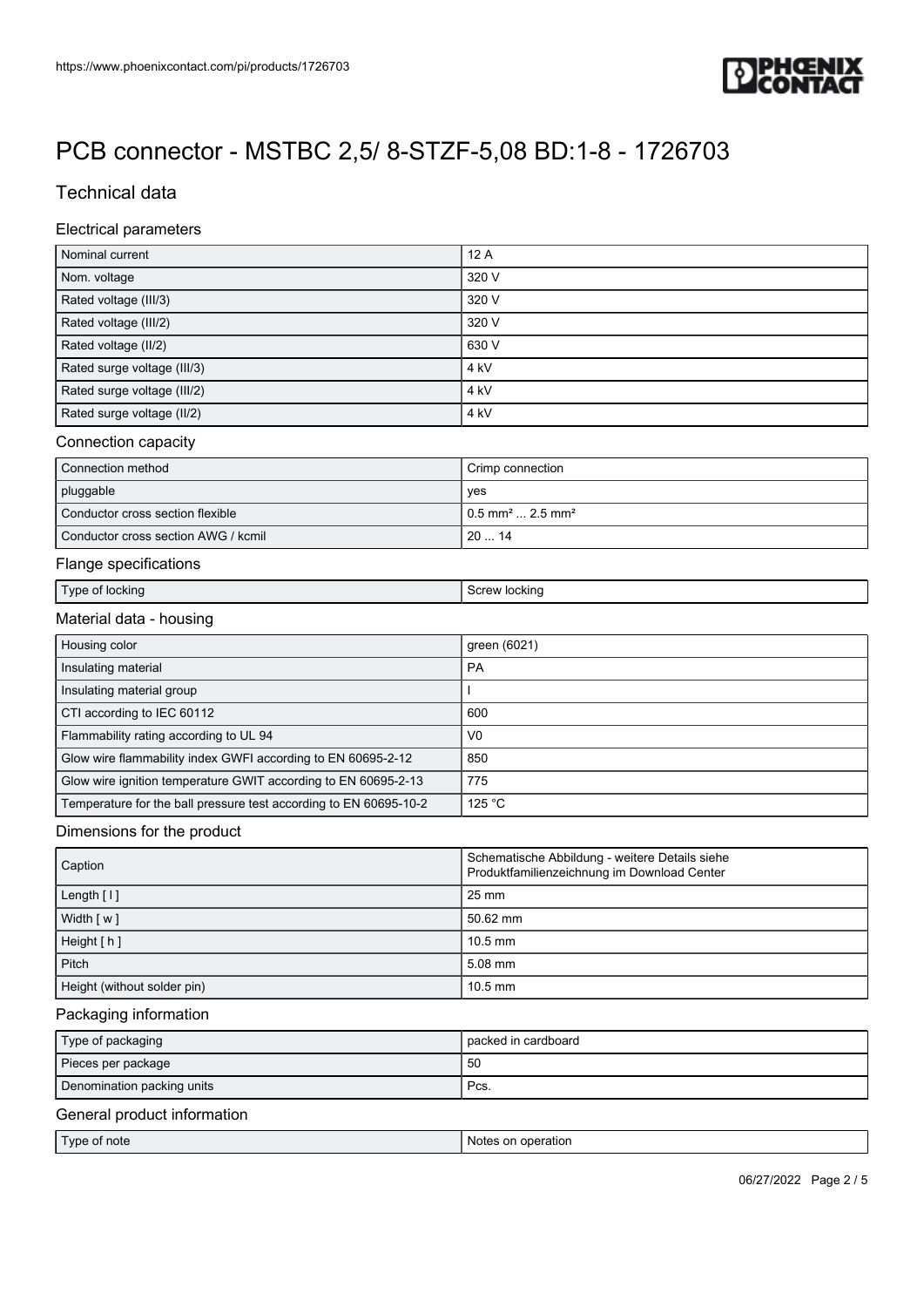

## Technical data

### General product information

| Note | In accordance with IEC 61984, COMBICON connectors have no<br>switching power (COC). During designated use, they must not be<br>plugged in or disconnected when carrying voltage or under load. |
|------|------------------------------------------------------------------------------------------------------------------------------------------------------------------------------------------------|
|      |                                                                                                                                                                                                |

#### Ambient conditions

| Ambient temperature (storage/transport) | $-40 °C  70 °C$                                                |
|-----------------------------------------|----------------------------------------------------------------|
| Relative humidity (storage/transport)   | $30\%$ 70 %                                                    |
| Ambient temperature (assembly)          | I -5 °C  100 °C .                                              |
| Ambient temperature (operation)         | $\sim$ 40 °C $\ldots$ 100 °C (dependent on the derating curve) |

#### Air clearances and creepage distances

| Clearances and creepage distances               | IEC 60664-1:2007-04 |
|-------------------------------------------------|---------------------|
| Specification                                   | IEC 60664-1:2007-04 |
| Minimum clearance - inhomogeneous field (III/3) | $3 \, \text{mm}$    |
| Minimum clearance - inhomogeneous field (III/2) | $3 \, \text{mm}$    |
| Minimum clearance - inhomogeneous field (II/2)  | $3 \, \text{mm}$    |
| Minimum creepage distance value (III/3)         | 4 mm                |
| Minimum creepage distance value (III/2)         | $3 \, \text{mm}$    |
| Minimum creepage distance value (II/2)          | $3.2 \text{ mm}$    |

#### Environmental Product Compliance

| China RoHS | I Environmentally friendly use period: unlimited = EFUP-e |
|------------|-----------------------------------------------------------|
|            | l No hazardous substances above threshold values          |

# **Classifications**

#### eCl@ss

| eCl@ss 10.0.1 | 27440309 |
|---------------|----------|
| eCl@ss 11.0   | 27460202 |
| eCl@ss 4.0    | 27260700 |
| eCl@ss 4.1    | 27260700 |
| eCl@ss 5.0    | 27260700 |
| eCl@ss 5.1    | 27260700 |
| eCl@ss 6.0    | 27260700 |
| eCl@ss 7.0    | 27440309 |
| eCl@ss 9.0    | 27440309 |

### ETIM

| ETIM 3.0        | EC001121 |
|-----------------|----------|
| ETIM 4.0        | EC002638 |
| ETIM 6.0        | EC002638 |
| <b>ETIM 7.0</b> | EC002638 |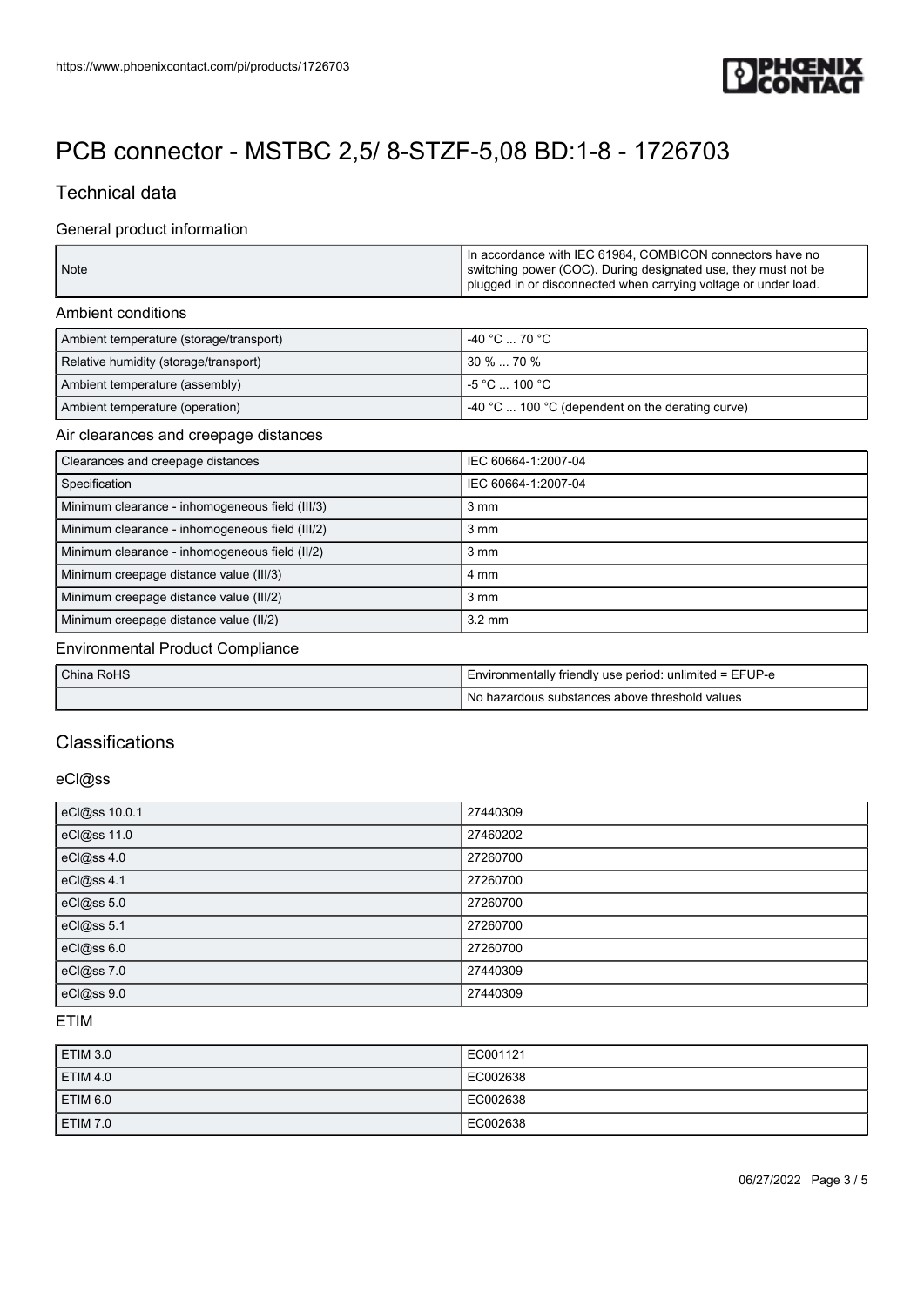

## **Classifications**

### UNSPSC

| UNSPSC 6.01          | 30211810 |
|----------------------|----------|
| <b>UNSPSC 7.0901</b> | 39121409 |
| UNSPSC 11            | 39121409 |
| <b>UNSPSC 12.01</b>  | 39121409 |
| UNSPSC 13.2          | 39121409 |
| <b>UNSPSC 18.0</b>   | 39121409 |
| UNSPSC 19.0          | 39121409 |
| UNSPSC 20.0          | 39121409 |

# Approvals

#### Approvals

#### Approvals

VDE Zeichengenehmigung / CSA / IECEE CB Scheme / EAC / cULus Recognized

#### Ex Approvals

#### Approval details

| VDE Zeichengenehmigung     | D,E, | http://www2.vde.com/de/Institut/Online-Service/<br>VDE-gepruefteProdukte/Seiten/Online-Suche.aspx |           | 40050648 |
|----------------------------|------|---------------------------------------------------------------------------------------------------|-----------|----------|
|                            |      |                                                                                                   |           |          |
| Nominal voltage UN         |      |                                                                                                   | 250 V     |          |
| Nominal current IN         |      |                                                                                                   | 10A       |          |
| mm <sup>2</sup> /AWG/kcmil |      |                                                                                                   | $0.5 - 1$ |          |

| <b>CSA</b>                 | <b>SB</b> | http://www.csagroup.org/services-industries/product-listing/<br>13631 |           |  |
|----------------------------|-----------|-----------------------------------------------------------------------|-----------|--|
|                            |           |                                                                       |           |  |
| Nominal voltage UN         |           |                                                                       | 300 V     |  |
| Nominal current IN         |           |                                                                       | 10A       |  |
| mm <sup>2</sup> /AWG/kcmil |           |                                                                       | $20 - 14$ |  |